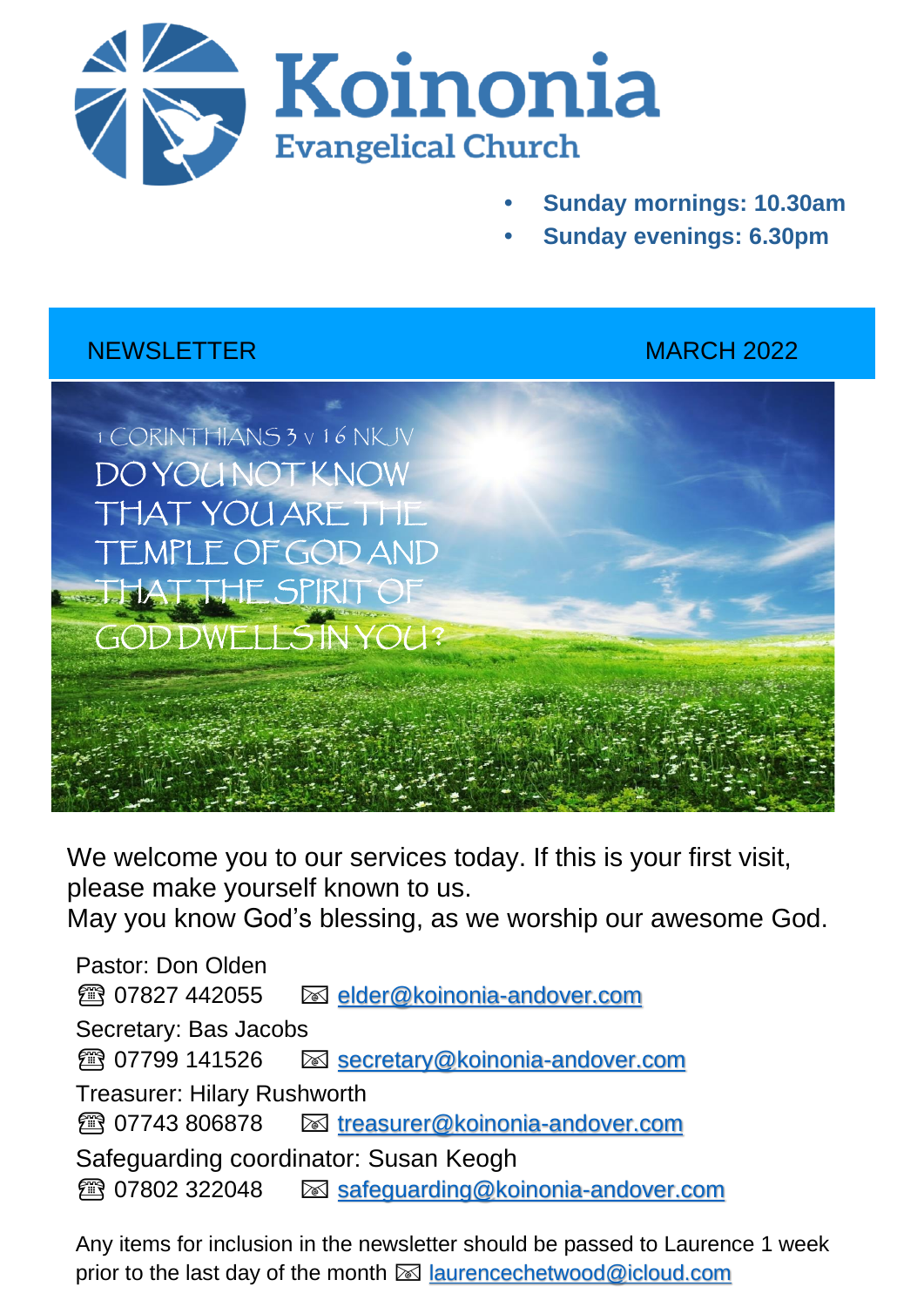# **Mountains**

Have you ever done any mountaineering? I haven't, well not seriously, I've done a little bit of rock climbing but that's about it. I've often looked in awe at those people who are serious mountaineers. The way they are able to climb seemingly sheer rock faces by finding a small protrusion or crevice on which to get a hold. Those who do free climbing, that is, without any ropes, take this sport to its extreme. I'm sure it must be very exhilarating but I'm not sure I'd fancy it.



I'm sure people climb mountains for various reasons; the challenge, the thrill, the satisfaction of reaching the top. For many people it's the camaraderie of being part of a group and supporting one another. Of course, climbing doesn't have to be the extreme variety, we have probably all struggled up a steep slope at some time or another. It's a real blessing when we have someone else there to encourage us on.

The Christian experience can be a bit like climbing a mountain. Sometimes it may be a relatively easy path but other times it will be a much more difficult climb. The good thing is we don't do this alone. Firstly, we have God there with us every step of the way. The Holy Spirit leads us in the right way to go and ensures we have the strength to reach the summit.

God has also graciously given us one another to be a support on this climb. Christians are never seen as isolated individuals in the Bible but part of the Church, a holy people, a royal priesthood. The Christian life is not a solitary one but rather, we are all part of a family, and we are to help one another throughout this journey.

One final thought, have you noticed that as a climb gets more difficult, we tend to just focus on the next step? We look down at our feet, or for the security of the next handhold. This is sensible and often necessary but there is a danger that in doing this we can lose sight of everything else around us. Part of the wonder of climbing a mountain is to take the time to enjoy the view. Sometimes we need to stop and take the focus away from what's right in front of us so that we can marvel at the bigger picture, otherwise we might forget why we're climbing in the first place.

Our present difficulties should always be seen in the light of God's big picture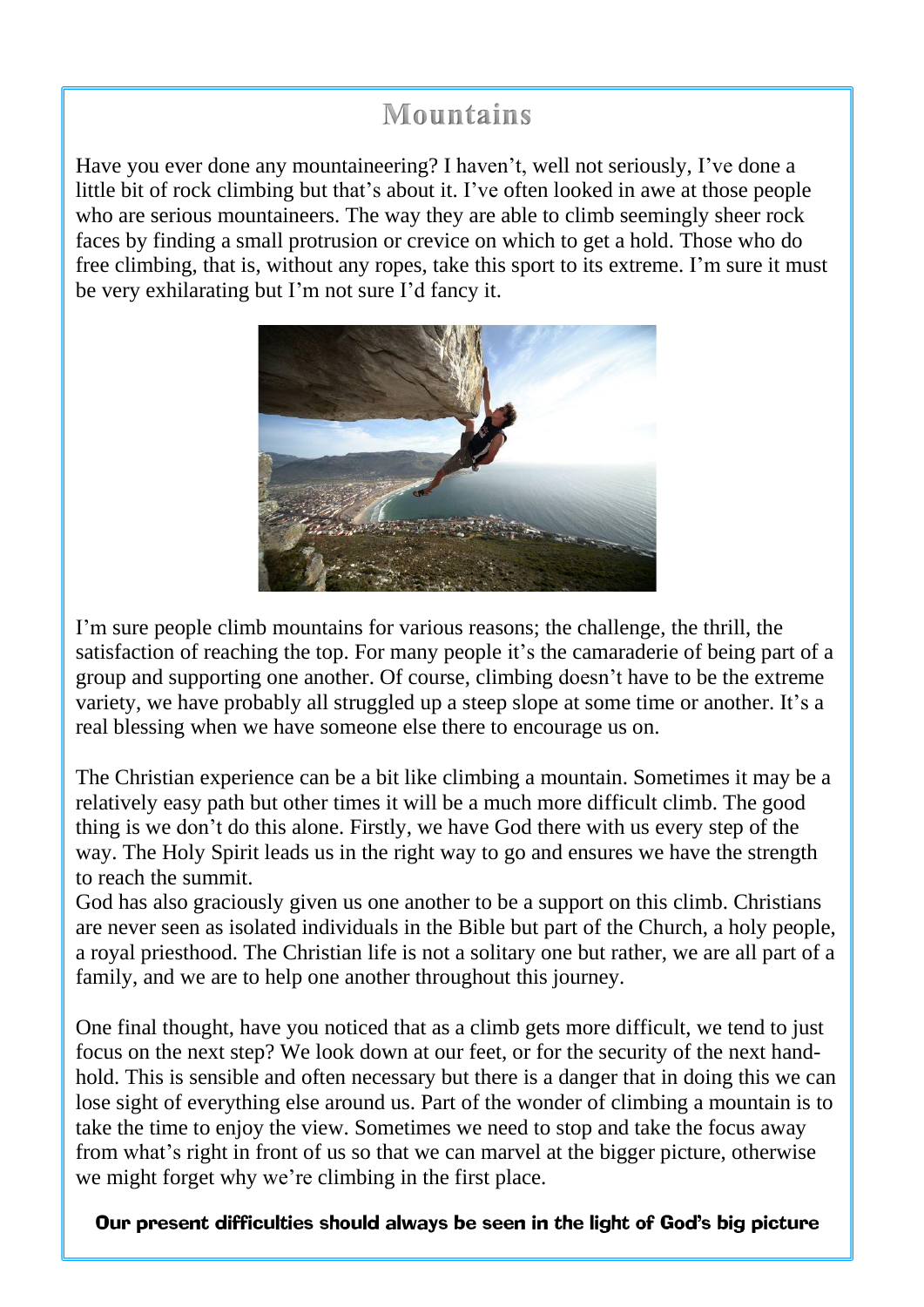# MARCH DIARY

| March 6 <sup>th</sup>                          | $10.30 \text{ am}$<br>$5.30 \,\mathrm{pm}$ -<br>6.30 pm | $\sim$                             | Don Olden<br><b>Prayer Meeting</b><br>Don Olden                                                         |
|------------------------------------------------|---------------------------------------------------------|------------------------------------|---------------------------------------------------------------------------------------------------------|
| March 13 <sup>th</sup>                         | 10.30 am<br>$5.30 \,\mathrm{pm}$ -<br>$6.30 \text{ pm}$ | $\sim$<br>$\overline{\phantom{a}}$ | David Tucker<br><b>Prayer Meeting</b><br>Aurel Vidal - International<br>Mission to Jewish People (IMJP) |
| March 20 <sup>th</sup>                         | $10.30 \text{ am}$<br>$5.30 \,\mathrm{pm}$ -<br>6.30 pm | $\sim$ $-$                         | <b>Dennis Eaton</b><br><b>Prayer Meeting</b><br>Don Olden                                               |
| March 27th<br>(Daylight Saving Time<br>Starts) | $10.30 \text{ am}$<br>$5.30 \,\mathrm{pm}$ -<br>6.30 pm | $\blacksquare$<br>-                | David Pickard<br><b>Prayer Meeting</b><br>Don Olden (Communion)                                         |

 MEET UP WITH DON AT COSTA IN ANDOVER @ 11am. This month Don will be available on the 8th and 22nd only.

> HOUSEGROUP MEETINGS THIS MONTH on 9<sup>th</sup>, 16<sup>th</sup> & 30<sup>th</sup> At 1.30 pm 2pm and 7.30 pm.

CONGREGATIONAL GET TOGETHER Saturday 5<sup>th</sup> at 5:30pm

EXTRAORDINARY CHURCH MEMBERS MEETING Wed 23<sup>rd</sup> at 7:30pm via Microsoft Teams

> CHURCH WALK Sat 26th. See Dave or Hilary for details.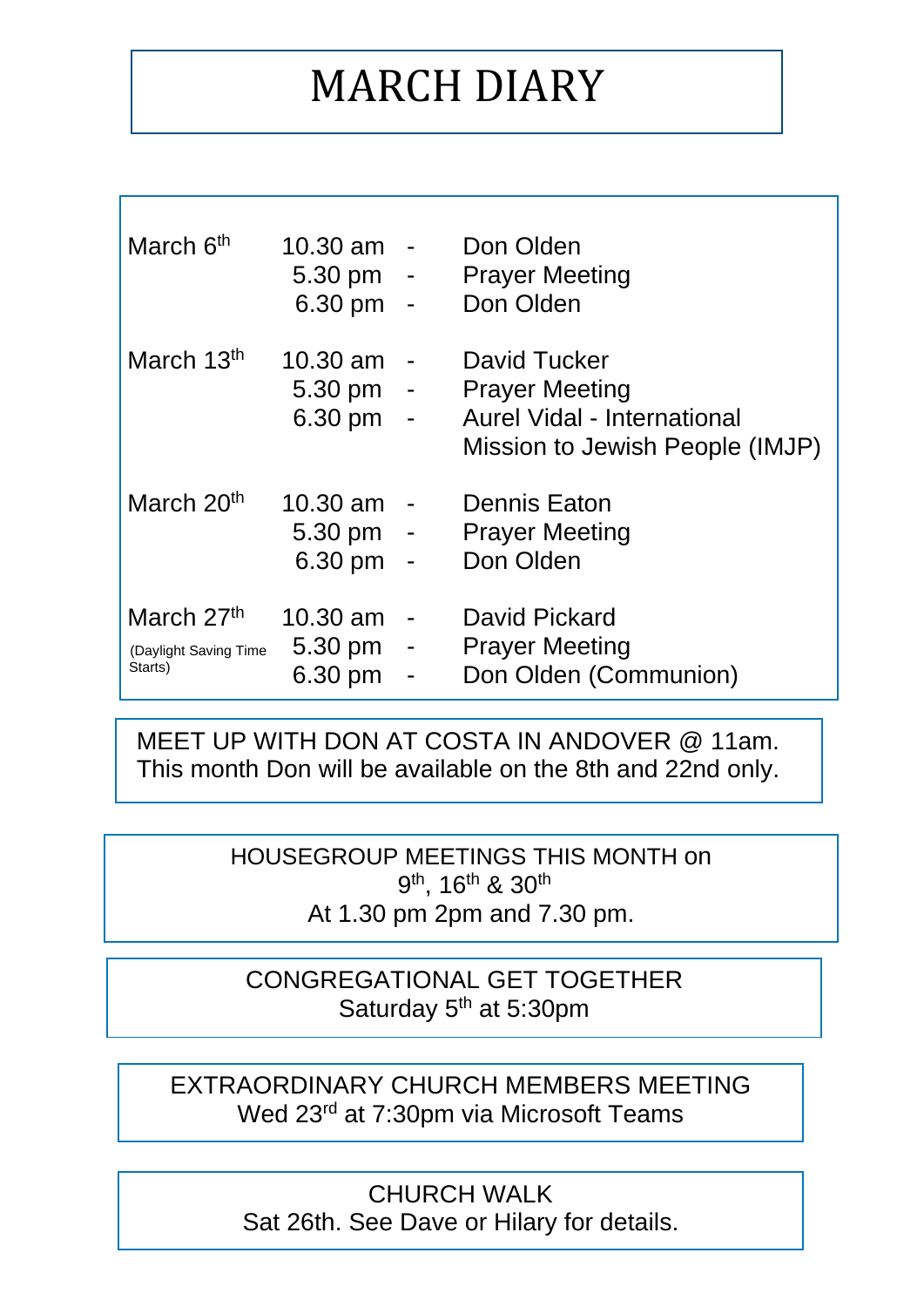# Advanced Notices

QUIZ NIGHT ON APRIL 2<sup>nd</sup> Details to be announced

# **PRAYER REQUESTS**

- *Heavenly Father we humbly pray that you watch over our Church, and bring peace, tranquility and strength, to each and everyone of us. We ask in the precious name, of Your Son, Our Redeemer, Jesus Christ.*
- *Let us pray for Open Doors, serving persecuted Christians worldwide. (* <https://www.opendoorsuk.org/> *.*
- *Heavenly Father, we thank you for the chance to study your Word at our HouseGroup meetings during the week. We pray for more knowledge and wisdom, under the auspices of Your Son, who has promised to be with us, while we are gathered together.*
- *May we pray for Jacqui, that she will make a speedy recovery, and for Andrew as he supports her in her time of need.*
- *Our continuing prayer for Barry and Eileen.*
- *Our continuing prayer for Rosemary.*
- *Our continuing prayer for Maria.*
- *Our continuing prayer for Fergus and family*
- *Our continuing prayer for Stan and Eleanor*
- *Please continue to pray for Robin*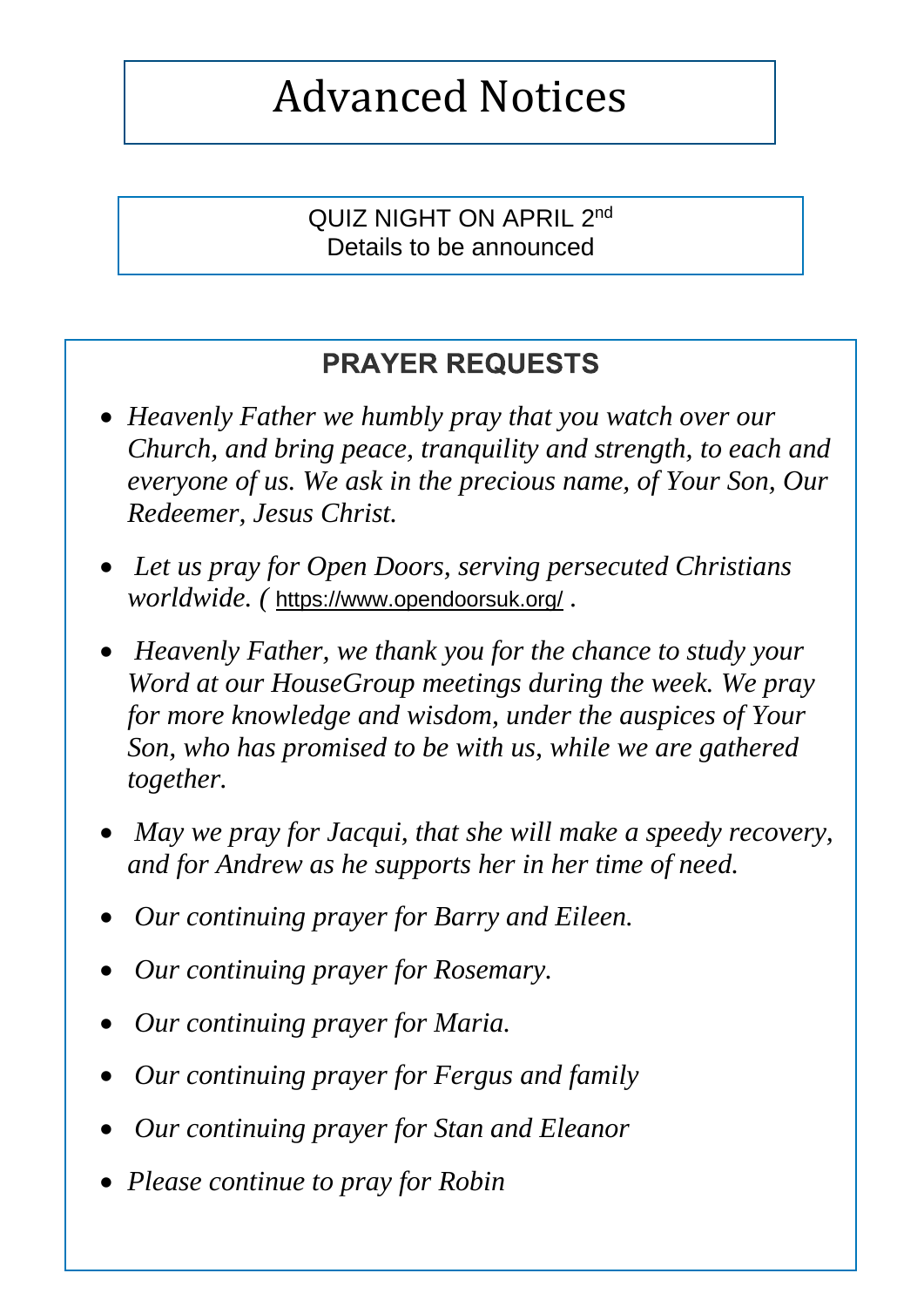# THE MANY WONDERS OF GOD'S CREATION

### FACH MONTH WE'LL BE HIGHLIGHTING SOME FEATURES FROM THE NATURAL WORLD, WHICH DEMONSTRATE THE OMNISCIENCE OF OUR AWESOME CREATOR.

#### THE SONOLUMINESCENCE PHENOMENON OF MANTIS SHRIMPS

Mantis shrimps or somatopods live in tropical or semi-tropical waters. One group spears its prey, while the other delivers a punch from two appendages, called dactyl clubs. This punch has a velocity of around 50 mph delivering a force of 1500 Newtons, which can easily break the hard shells of the crustaceans it hunts. The speed of the punch also produces cavitation bubbles which emit light when they collapse …the phenomenon of sonoluminescence. Scientists are still divided on the exact cause of this light emission.

#### DEMOISELLE CRANES MIGRATING OVER THE HIMALAYAS

These magnificent birds cross the mountain range from their summer breeding grounds in Tibet, Mongolia and Siberia to over winter on the Indian plains. It was previously thought that they used lowland passes to migrate. They appear to make their flight, when the barometric pressure and the temperature are low and the prevailing wind is westerly.

#### LOCOMOTION OF SHARKS

Sharks have skeletons of cartilage. They have a certain density to maintain their buoyancy from those cartilage skeletons and from high oil content livers, but this is not enough to stop them sinking. So they have to keep swimming to maintain a depth in the water. Some species spend time on the ocean floor, to take advantage of this anatomy. Most shark species also have to swim to keep oxygenated water flowing over their gills…………another reason for their necessity to keep swimming. There are some species that can utilise muscles to draw in water to flow over their gills. Sharks use their pectoral fins to lift them to various depths in the water. This is called dynamic lift. On the other hand, bony fish have swim bladders that maintain their buoyancy, at depths that are regulated by the amount of air contained.

#### MONARCH BUTTERFLIES AND THEIR MIGRATION

Each autumn, millions of monarch [butterflies](http://www.nationalgeographic.com/animals/invertebrates/m/monarch-butterfly/) leave their summer breeding grounds in the northeastern U.S .and Canada and travel upwards of 3,000 miles to reach overwintering grounds high up, on just a few mountains in central Mexico. They congregate on oyamel fir trees, and in their large numbers create a microclimate, with an essential, stable, temperature. After waiting out the winter, these individuals head part of the way back north to warmer climes such as Texas, where they mate and lay eggs on milkweed plants. In just a few days the eggs hatch into brilliantly striped, black gold and white caterpillars. These monarch larvae consume vast amounts of milkweed, before forming a chrysalis, and transforming into adult butterflies. Their journey north continues and the cycle repeats, until up to 5 generations occur before they reach Canada or North Eastern USA. The generation of monarchs that returns to Mexico on air currents are more long lived than those which migrated north …….up to eight months, as opposed to five to seven weeks.

#### WATER REQUIREMENT OF A MATURE ENGLISH OAK IN SUMMER

This can be around fifty gallons in a day. The flow of water from root to leaf is called the transpiration stream. Capillary and osmotic gradients allow the stream to be uninterrupted and overcome the force of gravity.